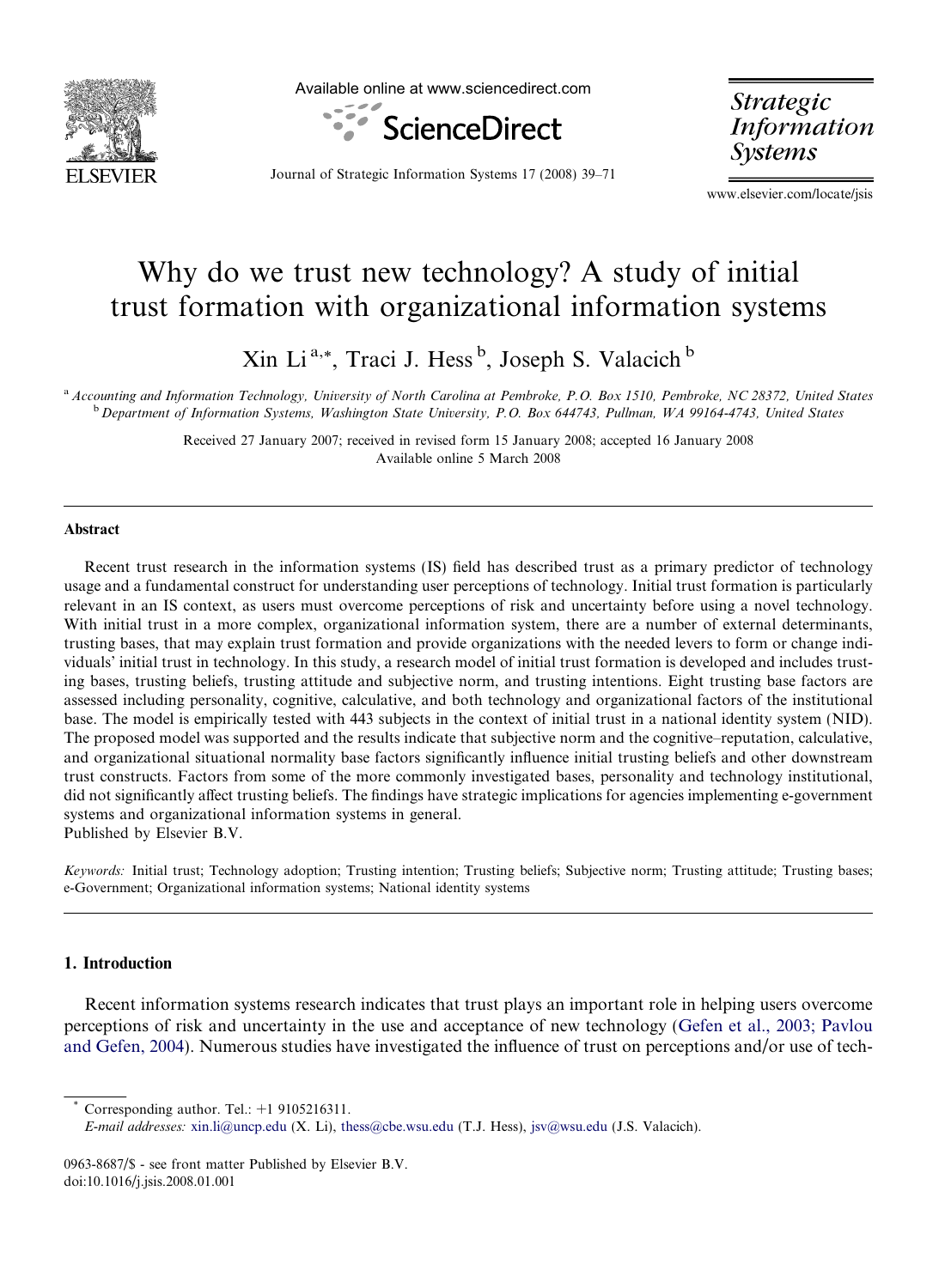nology in various contexts including eCommerce ([Jarvenpaa and Todd, 1997; McKnight et al., 2002a; Pavlou,](#page--1-0) [2003](#page--1-0)), online marketplaces ([Pavlou and Gefen, 2004\)](#page--1-0), and recommendation agents [\(Komiak and Benbasat,](#page--1-0) [2006](#page--1-0)). This research suggests that understanding how initial trust toward an information system is formed is essential for promoting the adoption of a new system.

Research on technology adoption and innovation has noted that the determinants of initial adoption differ from the determinants of continued use ([Agarwal and Prasad, 1997; Chin and Marcolin, 2001; Karahanna](#page--1-0) [et al., 1999\)](#page--1-0). The adoption literature suggests a strong relationship between users' pre-implementation expectations of a new system and post-implementation experiences with the system ([Ginzberg, 1981; Staples et al.,](#page--1-0) [2002](#page--1-0)). From a diffusion of innovations perspective, users initially seek or are provided with information about an innovation which forms their attitude toward the innovation and subsequent adoption decision [\(Rogers,](#page--1-0) [1995](#page--1-0)). The decision to readily adopt a new technology is influenced by users' initial perceptions of the technology characteristics ([Moore and Benbasat, 1991; Rogers, 1983\)](#page--1-0), and users ''will be less likely to experiment with new technologies if they perceive a significant risk associated with such exploration..." [\(Agarwal and](#page--1-0) [Prasad, 1997](#page--1-0)). This initial exposure to a system is also said to be a time of importance as this is when adaptation of the system and user learning is most likely to occur ([Tyre and Orlikowski, 1994; Weick, 1990\)](#page--1-0). In the context of organizational systems, adoption research has also found that in the early stages of technology adoption, indirect information such as perceptions of the organizational sponsor, organizational structure, and social influence will have the greatest influence on adoption decisions [\(Gallivan, 2001](#page--1-0)).

This perspective on initial adoption of technology aligns with research on initial trust. While trust is a dynamic concept that develops over time, researchers have noted the importance of studying initial trust, especially in cases of novel technology where users must overcome perceptions of risk and uncertainty before using the technology ([McKnight et al., 2002b; Wang and Benbasat, 2005\)](#page--1-0). Trust research in organizational contexts has demonstrated that individuals form trusting beliefs prior to having first-hand experience with another party and that high levels of initial trust exist ([Berg et al., 1995; Kramer, 1994\)](#page--1-0) and thus may be cultivated. The determinants of initial trust are believed to differ from the determinants of trust with a more familiar party ([Gefen, 2004; McKnight et al., 2002a\)](#page--1-0), as individuals do not have direct experiences to draw upon in forming initial trusting beliefs. Research on initial trust is also relevant to later trust with a familiar party as all trusting relationships have a starting point (a beginning), and influential events often occur at the beginning of a relationship that may affect the continuance and/or later phases of a relationship [\(McKnight and Chervany,](#page--1-0) [2006](#page--1-0)). In the context of IS trust, organizations have an opportunity to create a positive, first impression of a new system and generate high levels of trust with users before they interact with the system.

In order for organizations to take advantage of the opportunity to create a trustworthy first impression of a new system and encourage adoption, the relevant determinants of trusting behaviors in the context of initial IS use need to be studied. [McKnight et al. \(2002a\)](#page--1-0) developed and tested a model of initial trust in an IS context based on the theory of reasoned action (TRA) ([Ajzen and Fishbein, 1980\)](#page--1-0). Their model included two trusting bases as external determinants (personality and institutional), trusting beliefs, and trusting intentions. This model provides a parsimonious, essential starting point for studies of initial IS trust.

[Ajzen and Fishbein \(1980\)](#page--1-0) suggest that to better understand a behavior or the intention to perform a behavior, it is important to develop a thorough understanding of the underlying external variables in the behavioral context. The organizational trust literature suggests several theoretically-grounded trusting bases, such as cognitive, calculative, institutional, and personality, that may influence initial trusting beliefs ([Mayer et al., 1995;](#page--1-0) [Rousseau et al., 1998](#page--1-0)). Studies of IS-related trust have investigated only a subset of these trusting bases, and the object of trust in these studies (the trustee) has ranged from virtual team members to web vendors and online sellers. The operationalization of trusting beliefs and intentions has also varied across IS trust studies, and recent empirical research provides evidence that more parsimonious, one-dimensional representations may produce erroneous results ([Serva et al., 2005](#page--1-0)). While many advances have been made in IS-related trust, there is still much to be learned about the determinants of initial trust in information systems.

The objective of this research is to provide insight on how to build trust in new technology prior to actual use of the technology. An empirical investigation on the formation of initial trust toward an organizational information system is conducted using a research model of trusting bases, trusting beliefs, trusting attitudes and subjective norm, and trusting intentions. Eight trusting base factors are assessed including personality, cognitive, calculative, and both technology and organizational factors of the institutional base. The model